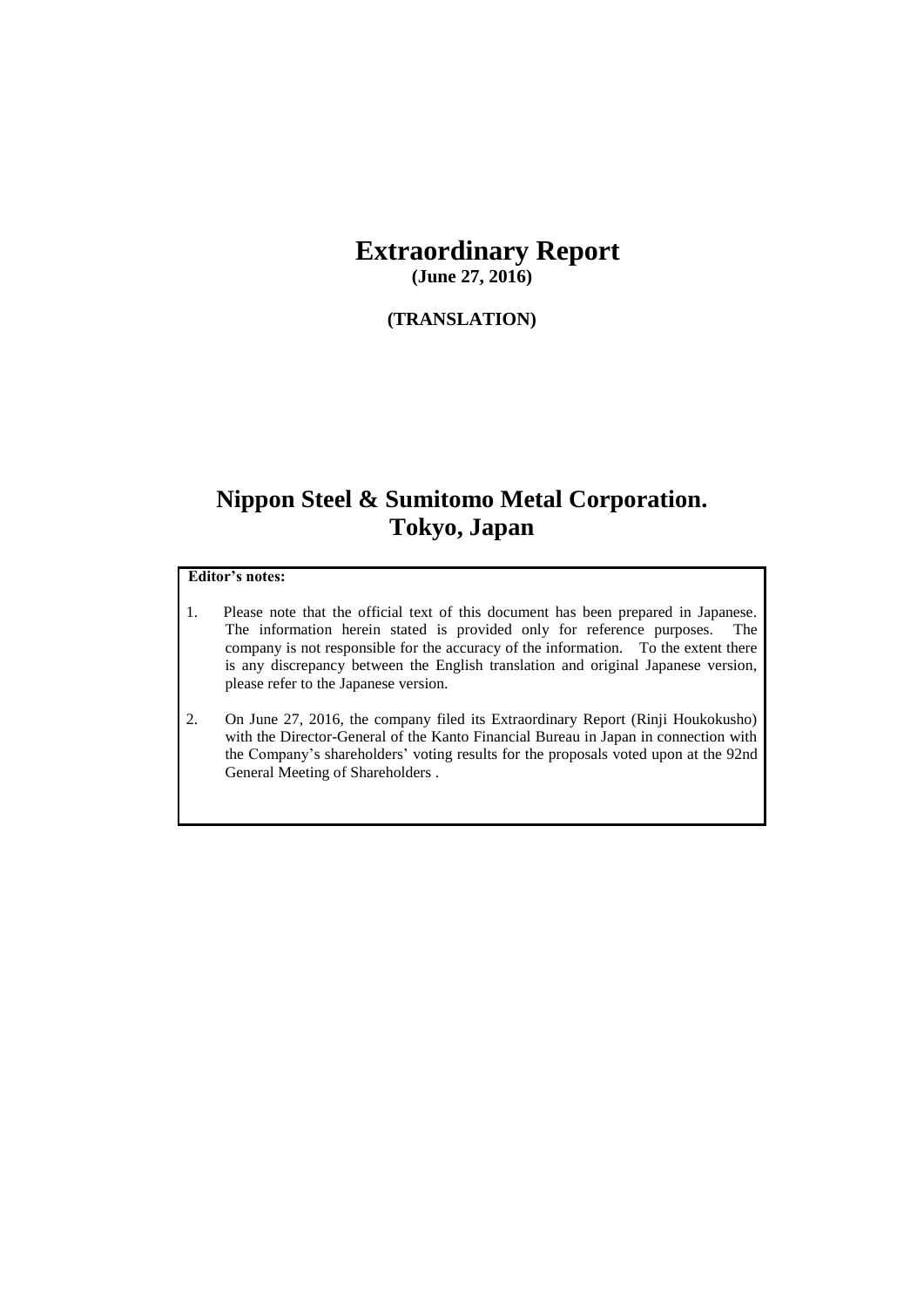#### **1. Reason for submitting the Extraordinary Report**

As the matters to be voted upon were resolved at the 92nd General Meeting of Shareholders dated June 24, 2016, we hereby submit this Extraordinary Report in accordance with the Article 24-5, Paragraph 4 of the Financial Instruments and Exchange Act and Article 19, Paragraph 2, Item 9-2 of the Cabinet Office Ordinance on Disclosure of Corporate Affairs.

#### **2. Contents**

**(1) Date of the General Meeting of Shareholders("the Meeting")**  June 24, 2016

#### **(2) Contents of Matters to be Voted upon**

Proposal No.1: Appropriation of Surplus for the 91st term (from April 1, 2015 to March 31, 2016)

Proposal No.2: Election of Fourteen (14) Directors

To elect the following persons as Directors: Shoji Muneoka, Kosei Shindo, Soichiro Sakuma, Yasumitsu Saeki, Shinji Fujino, Eiji Hashimoto, Kenji Takahashi, Toshiharu Sakae, Ritsuya Iwai, Machi Nakata, Shinji Tanimoto, Shinichi Nakamura, Mutsutake Otsuka and Ichiro Fujisaki

Proposal No.3: Election of Three (3) Audit & Supervisory Board Members To elect the following persons as Audit & Supervisory Board Members: Atsuhiko Yoshie, Masato Tsuribe and Seiichiro Azuma

Proposal No.4: Approval for the Fair Rules for the Acquisition of Substantial Shareholdings (Takeover Defense Measures for the Protection and Enhancement of Shareholders' Common Interests)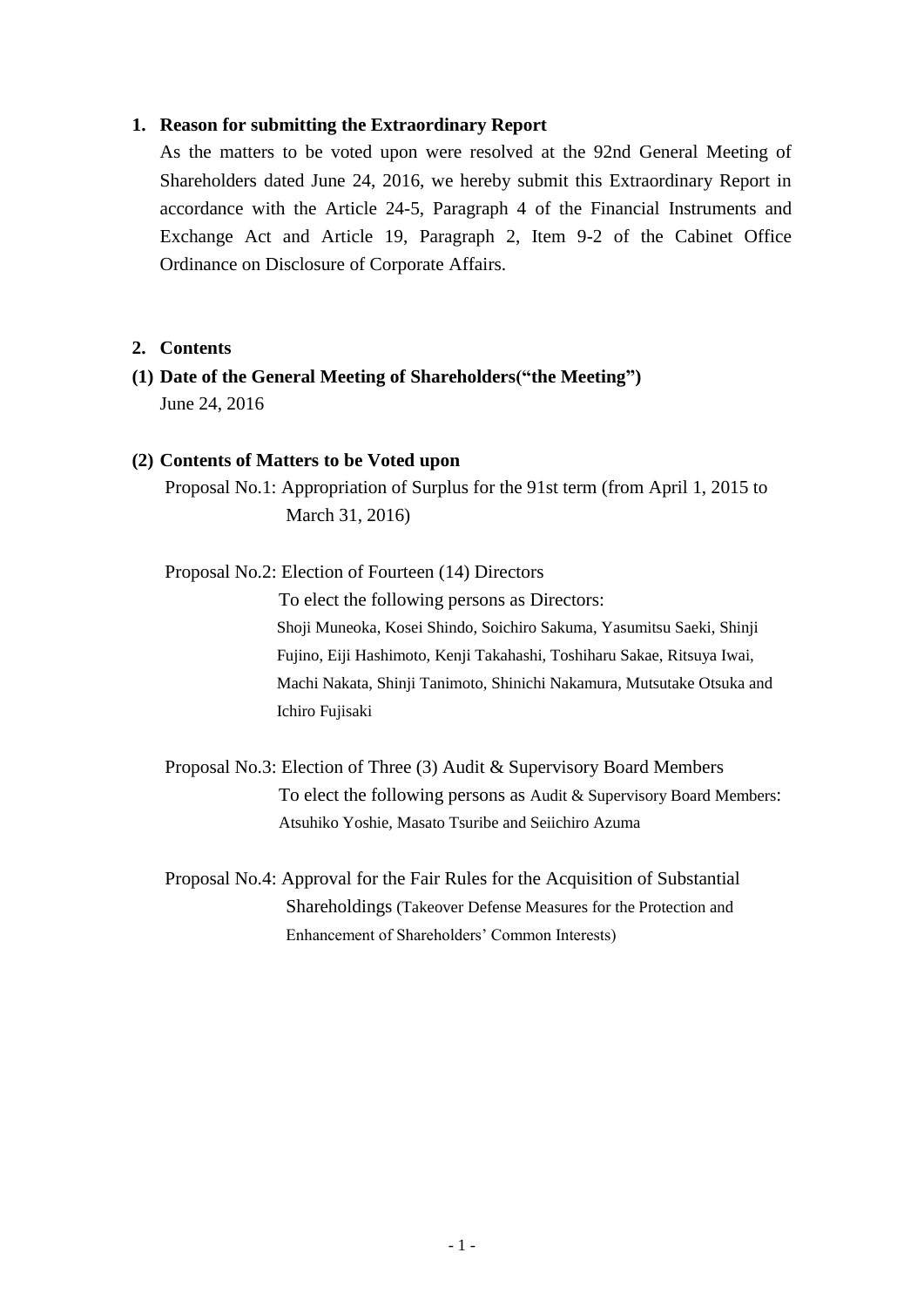## **(3) The number of voting rights concerning the indication of "For", "Against" or "Abstain" as to matters to be voted upon, requirements for the approval and results.**

| Matters to be voted | For       | Against   | Abstention | <b>Results (Ratio</b> |
|---------------------|-----------|-----------|------------|-----------------------|
| upon                |           |           |            | of affirmative        |
|                     |           |           |            | votes)                |
| Proposal No.1:      | 6,650,291 | 12,766    | 1,356      | Approved              |
|                     |           |           |            | (97.77%)              |
| Proposal No.2:      |           |           |            |                       |
| Shoji Muneoka       | 6,462,650 | 200,242   | 1,566      | Approved              |
|                     |           |           |            | $(95.01\%)$           |
| Kosei Shindo        | 6,570,461 | 92,436    | 1,566      | Approved              |
|                     |           |           |            | $(96.60\%)$           |
| Soichiro Sakuma     | 6,580,473 | 82,423    | 1,566      | Approved              |
|                     |           |           |            | $(96.74\%)$           |
| Yasumitsu Saeki     | 6,580,491 | 82,405    | 1,566      | Approved              |
|                     |           |           |            | $(96.74\%)$           |
| Shinji Fujino       | 6,612,256 | 50,642    | 1,566      | Approved              |
|                     |           |           |            | (97.21%)              |
| Eiji Hashimoto      | 6,612,175 | 50,723    | 1,566      | Approved              |
|                     |           |           |            | (97.21%)              |
| Kenji Takahashi     | 6,612,341 | 50,557    | 1,566      | Approved              |
|                     |           |           |            | (97.21%)              |
| Toshiharu Sakae     | 6,612,145 | 50,753    | 1,566      | Approved              |
|                     |           |           |            | (97.21%)              |
| Ritsuya Iwai        | 6,589,218 | 73,680    | 1,566      | Approved              |
|                     |           |           |            | (96.87%)              |
| Machi Nakata        | 6,589,233 | 73,665    | 1,566      | Approved              |
|                     |           |           |            | (96.87%)              |
| Shinji Tanimoto     | 6,589,192 | 73,706    | 1,566      | Approved              |
|                     |           |           |            | (96.87%)              |
| Shinichi Nakamura   | 6,612,135 | 50,763    | 1,566      | Approved              |
|                     |           |           |            | (97.21%)              |
| Mutsutake Otsuka    | 6,598,852 | 64,049    | 1,566      | Approved              |
|                     |           |           |            | $(97.01\%)$           |
| Ichiro Fujisaki     | 6,606,306 | 56,595    | 1,566      | Approved              |
|                     |           |           |            | (97.12%)              |
| Proposal No.3:      |           |           |            |                       |
| Atsuhiko Yoshie     | 6,505,298 | 157,778   | 1,356      | Approved              |
|                     |           |           |            | $(95.64\%)$           |
| Masato Tsuribe      | 6,435,001 | 228,067   | 1,357      | Approved              |
|                     |           |           |            | $(94.60\%)$           |
| Seiichiro Azuma     | 6,488,641 | 174,439   | 1,356      | Approved              |
|                     |           |           |            | (95.39%)              |
| Proposal No.4:      | 4,893,592 | 1,769,531 | 1,356      | Approved              |
|                     |           |           |            | $(71.94\%)$           |

Note 1 The number of voting rights concerning the indication of "for", "against" or "abstain" is calculated by adding the number of the voting rights exercised by mail or via the internet prior to the Meeting ("votes exercised prior to the Meeting") to the number of the voting rights which were exercised by shareholders who attended the Meeting and whose indication "for," "against" or "abstain" of the respective proposals could be confirmed (i.e., they must be exercised by a proxy of shareholder who has submitted the power of attorney or confirmed by a notice of acting representative submitted from an institutional shareholder).